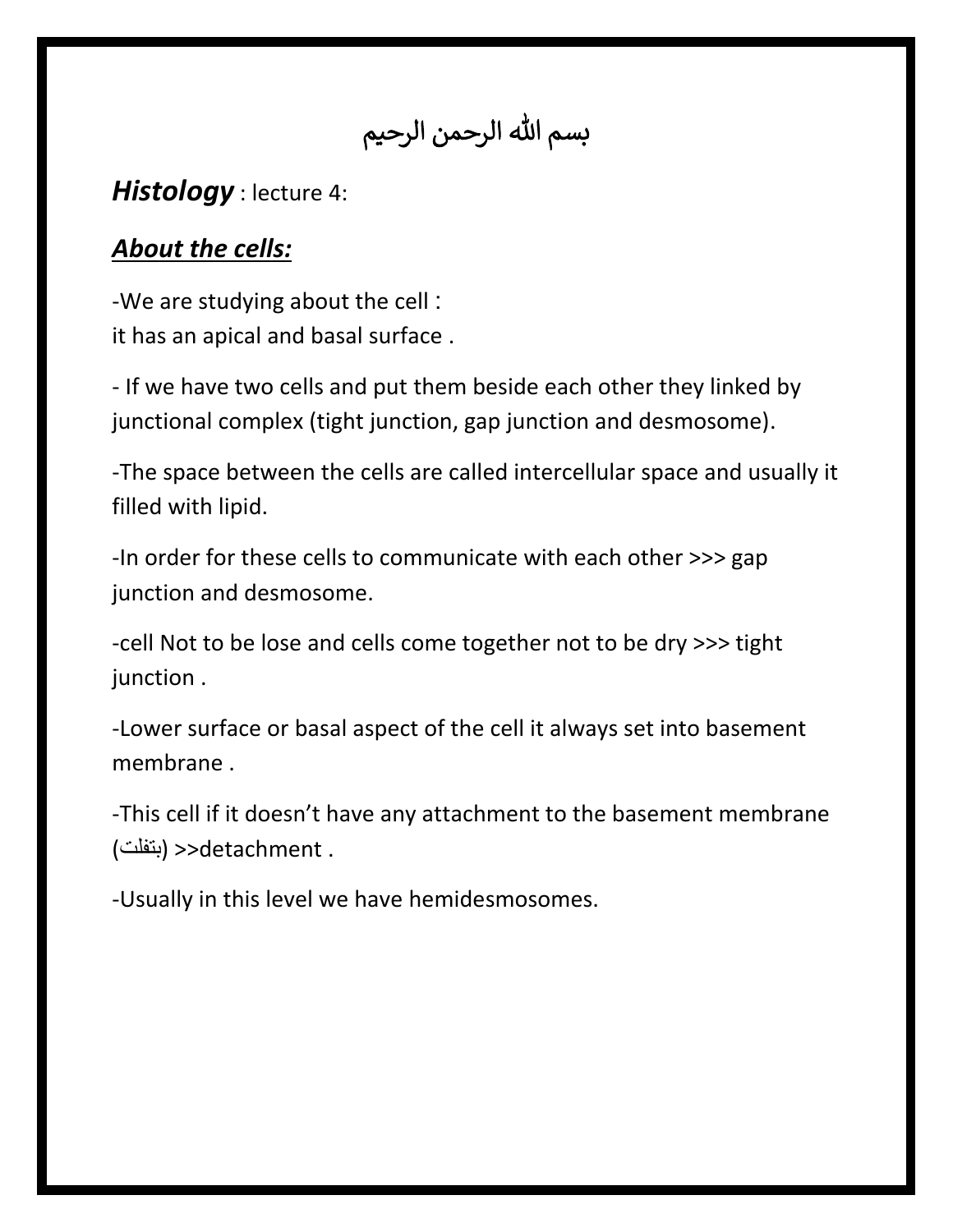## *The epithelium tissues:*

-The epithelium is made of cell

and usually these cells are of the same type {except some exception} but they have the same origin .

-As a definition the epithelium is a tissue .. and this tissue is made of group of cells that have similar structure and that perform common function so mostly they are the same .. have the same purpose they will work together for certain aspect of life (protection, secretion ,…)

-The basic element of any tissue is cellularity and ground substance

-The epithelium is made of cells that are sheeted together ( مرصوصة بعض جنب (And covers the body surface or line the body orbit : The skin cover the body, the skin is made of two parts , one part is more superficial and that what we call it epidermis >> it's epithelium .( اسمها اسفلها طبقة في the dermis وتعتبرconnective tissue )so it will cover the orbits and cover the whole body .

-In addition to that if we go in small intestine or large intestine or in the stomach we will able to see an envelope a protection for the substance or the structure of the stomach >> made epithelium lining >>made of certain layers of cells depending on the region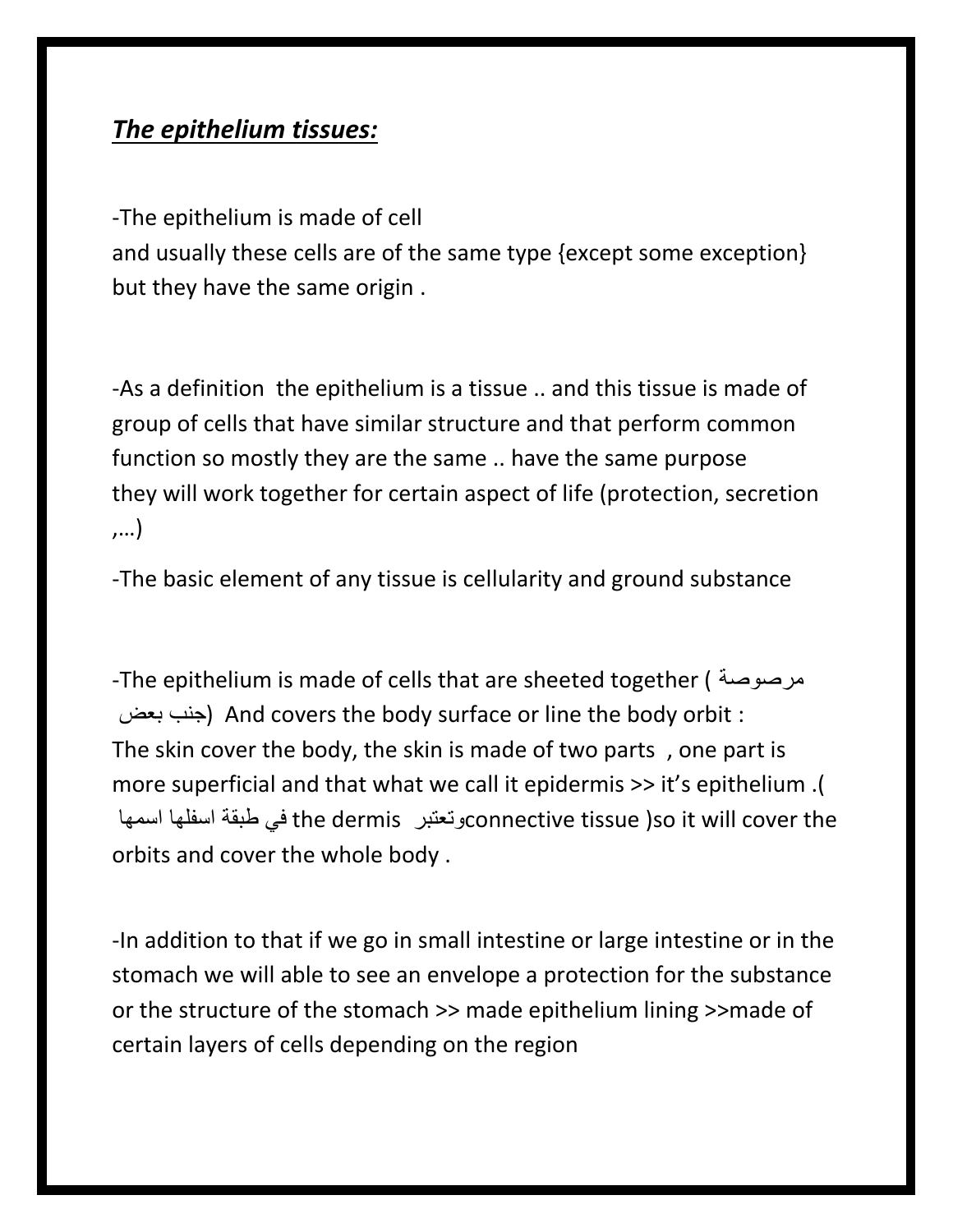Ex: respiratory tube inside cell as an epithelium and usually it is the (موجودة األهداب عشان تدفع األوساخ للخارج ) cilia

-We can divide epithelium into two part : >the regular epithelium ( that is located everywhere ) >glandular epithelium ( different structure)

> عندما نصنفها .. اذا كانت طبقة واحدة وشكلها مسطح simple squamous

And so on …

-Usually the squamous cells have very flat cytoplasm, the nucleus usually it's rounded it can be elongated but can't be tortuous.

-Thin layer of simple squamous cells called endothelium cells (usually it's found in the blood vessels ... lining inside the vessels) as well as in the heart but it call endocardium

-Cuboidal >> the height of the cell and width of the cell are the same and the rounded nucleus appear in the middle of the cell

-Stratified cuboidal occurs only in the portion of the gland

-In stratified epithelium(cuboidal) if the upper surface cells ( apical) are dome like structure this is what we call it {transitional} and these cells can be flat , we can find it in bladder so the bladder is an extendible organ